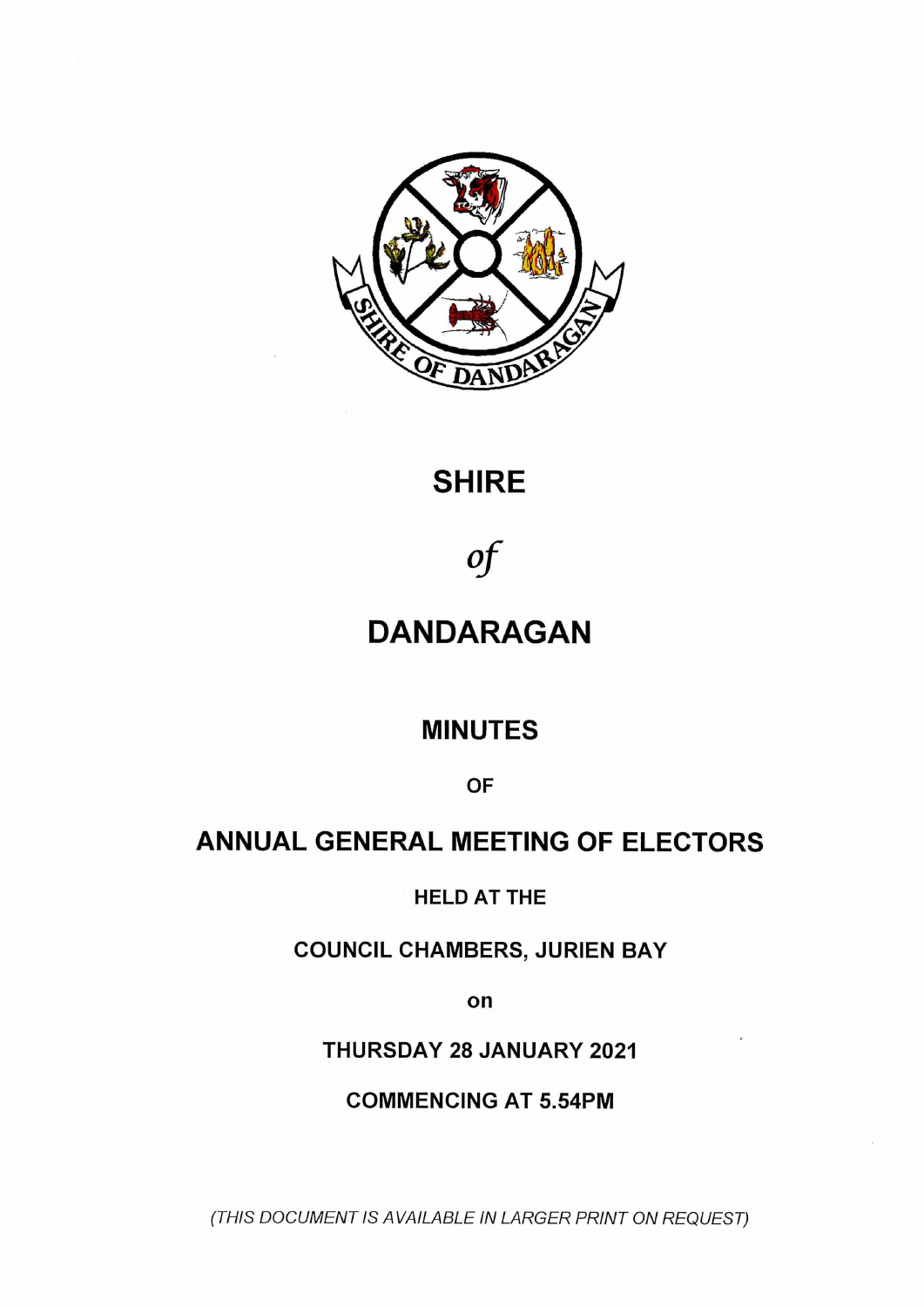# **Table of Contents**

| $\mathbf{3}$ |                                                        |  |
|--------------|--------------------------------------------------------|--|
|              | 3.1 ANNUAL GENERAL MEETING OF ELECTORS HELD 23 JANUARY |  |
|              |                                                        |  |
|              |                                                        |  |
|              |                                                        |  |

 $\label{eq:2.1} \frac{1}{\sqrt{2}}\left(\frac{1}{\sqrt{2}}\right)^{2} \left(\frac{1}{\sqrt{2}}\right)^{2} \left(\frac{1}{\sqrt{2}}\right)^{2} \left(\frac{1}{\sqrt{2}}\right)^{2} \left(\frac{1}{\sqrt{2}}\right)^{2} \left(\frac{1}{\sqrt{2}}\right)^{2} \left(\frac{1}{\sqrt{2}}\right)^{2} \left(\frac{1}{\sqrt{2}}\right)^{2} \left(\frac{1}{\sqrt{2}}\right)^{2} \left(\frac{1}{\sqrt{2}}\right)^{2} \left(\frac{1}{\sqrt{2}}\right)^{2} \left(\$ 

 $\label{eq:2.1} \frac{1}{\sqrt{2}}\left(\frac{1}{\sqrt{2}}\right)^{2} \left(\frac{1}{\sqrt{2}}\right)^{2} \left(\frac{1}{\sqrt{2}}\right)^{2} \left(\frac{1}{\sqrt{2}}\right)^{2} \left(\frac{1}{\sqrt{2}}\right)^{2} \left(\frac{1}{\sqrt{2}}\right)^{2} \left(\frac{1}{\sqrt{2}}\right)^{2} \left(\frac{1}{\sqrt{2}}\right)^{2} \left(\frac{1}{\sqrt{2}}\right)^{2} \left(\frac{1}{\sqrt{2}}\right)^{2} \left(\frac{1}{\sqrt{2}}\right)^{2} \left(\$ 

 $\Delta \phi = 0.01$  and

 $\mathcal{A}^{\mathcal{A}}$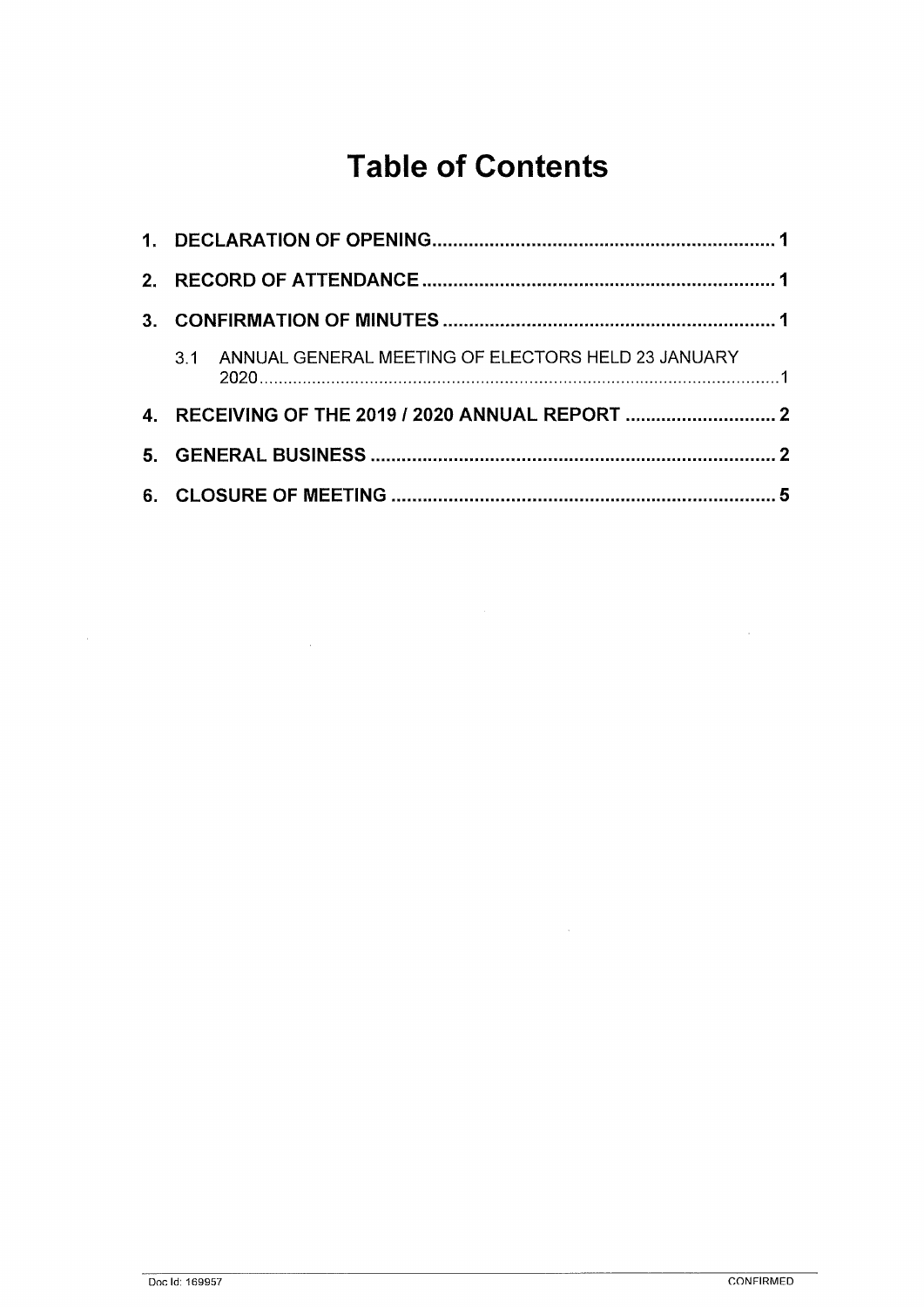# <span id="page-2-0"></span>**1. DECLARATION OF OPENING**

The President declared the meeting open at 5.54pm.

## **2. RECORD OF ATTENDANCE**

#### **Councillors:**

Councillor L Holmes (President) Councillor J Clarke Councillor A Eyre Councillor R Rybarczyk Councillor D Richardson Councillor R Shanhun Councillor W Gibson

#### **Staff:** Mr S Clayton Mr D Chidlow

Mr R Mackay Ms M Perkins Mr T O'Gorman Mrs J Rouse Ms R Headland

(Acting Chief Executive Officer) (Executive Manager Development Services) (Planning Officer) (Manager Community & Customer Services) (Manager Economic Development) (Coordinator Infrastructure Services) (Council Secretary & Personal Assistant)

## **Apologies:**

Nil

#### **Electors / members of the public:**

Mr V Riseley, Ms T Eyden, Mr T Bailey, Mr M Ackland, Mrs R Wimmler, Mr W Wimmler, Mrs J Krieg, Mr R Krieg

## <span id="page-2-1"></span>**3. CONFIRMATION OF MINUTES**

## **3.1 ANNUAL GENERAL MEETING OF ELECTORS HELD 23 JANUARY 2020**

**Moved Cr Shanhun, seconded Cr Rybarczyk That the minutes of the Annual General Meeting of Electors held on 23 January 2020 as circulated be confirmed as a true and correct record.**

**CARRIED**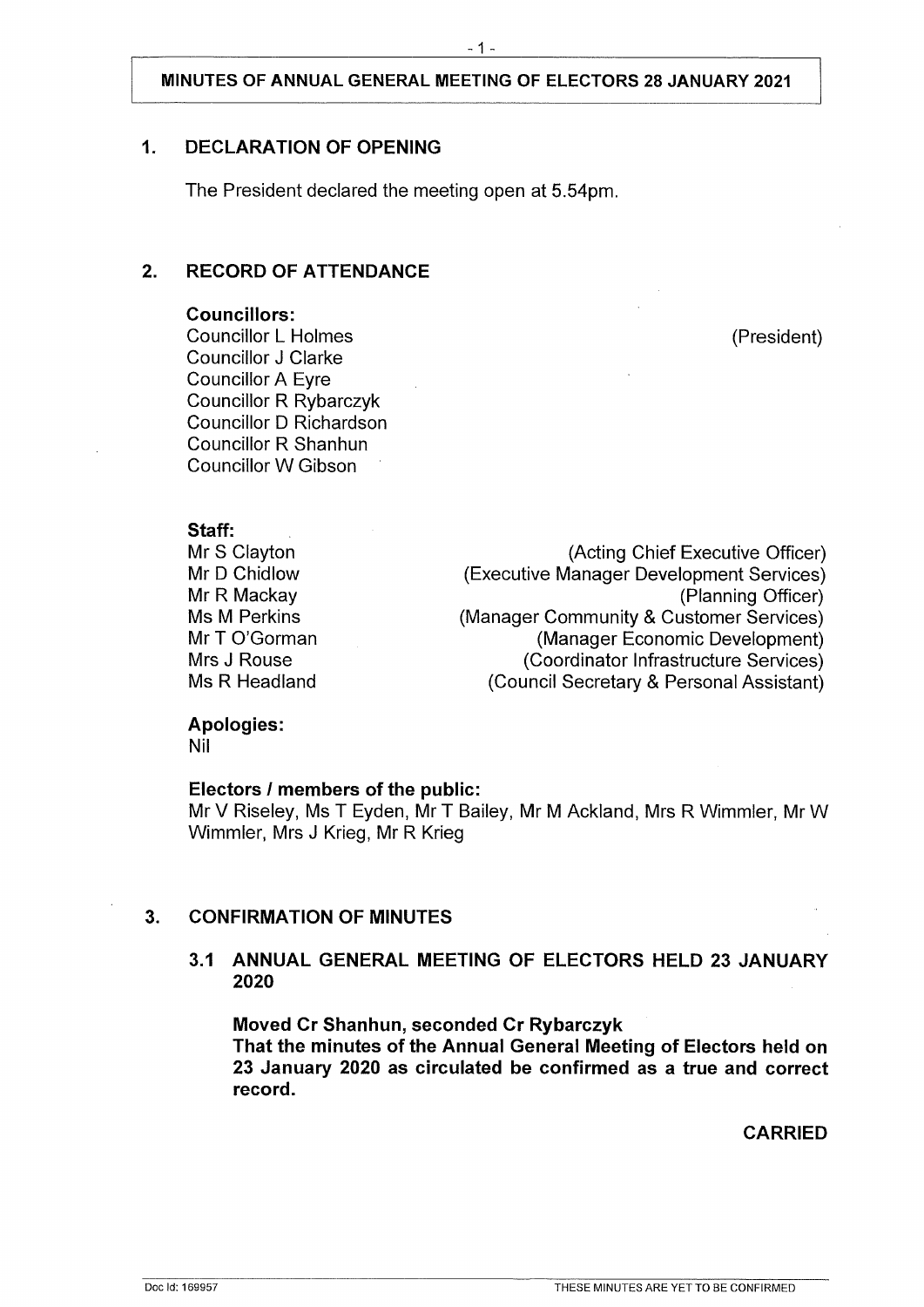## <span id="page-3-0"></span>**4. RECEIVING OF THE 2019 / 2020 ANNUAL REPORT**

The annual report incorporated the following:

- President's Report
- " Chief Executive Officer's Report
- Deputy Chief Executive Officer's Report
- Works and Services Report
- Financial Report
- Building Services Report
- Community Emergency Services Report
- " Community Development Report
- Disability Services Report
- Auditor's Report
- **Annual Financial Statements**

## **Moved Mr V Riseley, seconded Ms T Eyden That the annual report for the year 2019 / 2020 as presented be received.**

**CARRIED**

# <span id="page-3-1"></span>**5. GENERAL BUSINESS**

Email from John Willet:

Consistency of Nomenclature

<sup>I</sup> wish to place before the Council a request for consistency in signage of the Town of **Jurien Bay.**

In recent times <sup>I</sup> have taken up the issue in conversation and e-mail to various personnel including local members. In addition <sup>I</sup> have contacted two media outlets (Channel 9 and ABC Channel 2) over their weather maps which simply title the town "Jurien". The lack of reply indicates a lack of interest.

The issue has implications for tourism as well as enhancing pride in one's town. Currently we are faced with:

- Main Roads signs at 10kms and 5kms either side of town with **"J"**
- Main Roads large sign on Jurien East Road **Jurien**
- Channel 9 and Channel 2 weather maps show "Jurien" (yet all other places with double names are featured correctly)
- Shire Matters publication featuring **Postage Paid Jurien WA 6516** (as attached)
	- o The postcode list for Australia has no town called *Jurien* under the 6516
	- o Australia Post have advised it is a shire publication and the shire is responsible for the printing.

Having travelled and lived in various parts of Australia, the key names of well known tourist spots are consistent and any effort to neutralise their character by simply dropping off part of the name would be challenging.

- Hervey Bay (Old)
- Surfers Paradise (Old)
- " Tweed Heads (Old)
- Bunker Bay (WA)
- " Coral Bay (WA)
- Margaret River (WA)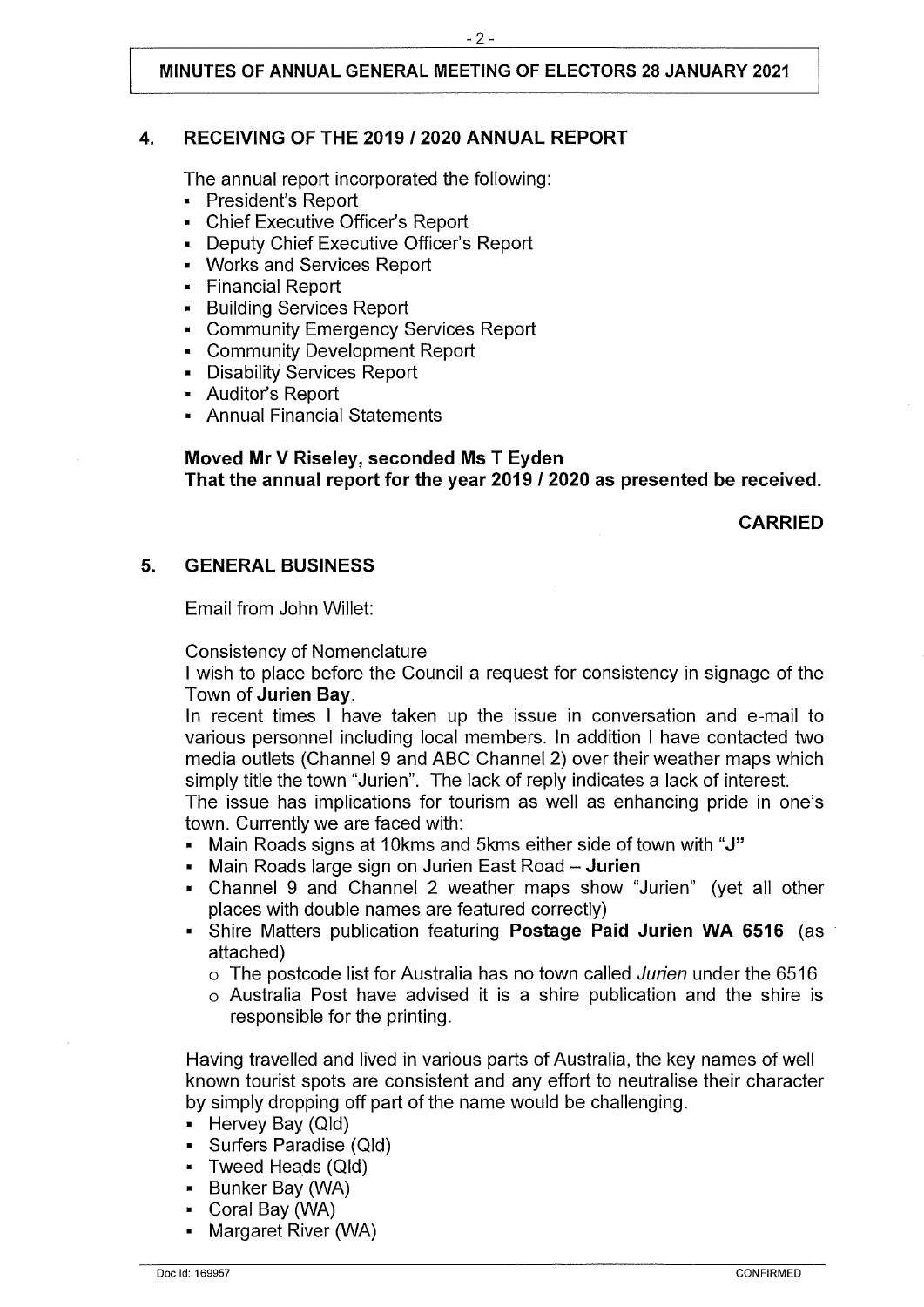TV channels would not limit such to single names and main road authorities would not do likewise.

<sup>I</sup> therefore request the Council to undertake an official request to the named authorities seeking to have the correct title of the town of **Jurien Bay** featured in their signage and media.

*Response from Acting CEO - The Shire would write to the agencies identified to advise them of the official name of Jurien Bay and request them to make the appropriate changes.*

Email from Christine Lucas

Following on from my email expressing my misgivings regarding the placement and erection of the Skate Park in November 2020 <sup>I</sup> have taken on board that as a rate payer in your shire <sup>I</sup> need to be more aware of future developments and be prepared to express my opinions about such developments. So <sup>I</sup> have outlined my concerns as follows:

- Firstly I have seen the plans for the new Kiosk/Café with the toilet block attached. The plans that I saw didn't show any actual measurements showing the size of the kiosk and proposed seating area. However on looking at the diagram and placement of the building on the existing limestone structure the seating area looks very small. My question is if the current Jetty Café is to be closed as a seated meal area has enough thought been given to ensure that any new structure would lend itself to address this problem? There is a desperate need for patrons to be able to sit and order a meal or drink under shelter and take in the beautiful views of the bay. <sup>I</sup> recently had a meal at the Caravan Park Cafe in Cervantes. <sup>I</sup> was able to sit in a lovely shaded area and look at the beautiful surrounds and enjoy a nice meal. Surely this is what we should be aspiring to achieve in Jurien Bay
- Secondly while in Cervantes I looked over at the children's playground which was very busy and <sup>I</sup> noticed that it was fully shaded. On numerous occasions when <sup>I</sup> have taken my grandchildren to the Jurien playground near the Jetty we have had to sit in the sun and watch them play on the equipment in full sun. Surely this is a matter of concern for Safe Health practise? We need to ensure that adequate shade is erected over the playground to benefit locals and tourists alike.
- Next also when in Cervantes while walking along the beach it was noticeable that a lot of the beachgoers were utilising the shade structures that were erected on the sand. Is there any reason why Jurien's beaches do not have any shelters available for use?
- Finally I've heard through the Strata that the Shire has recommended using large 6m floodlights to light the new skate park. As an owner of a unit in Jurien Seafront Estate <sup>I</sup> think that this will be disastrous for the owners of the front units in our complex. It will be both aesthetically displeasing and intrusive. <sup>I</sup> personally think that it would be more beneficial to make the skate Park for daytime use only. The noise that it will generate during the daytime will be bad enough without adding the complications of what night time activity at the park will entail.

**\***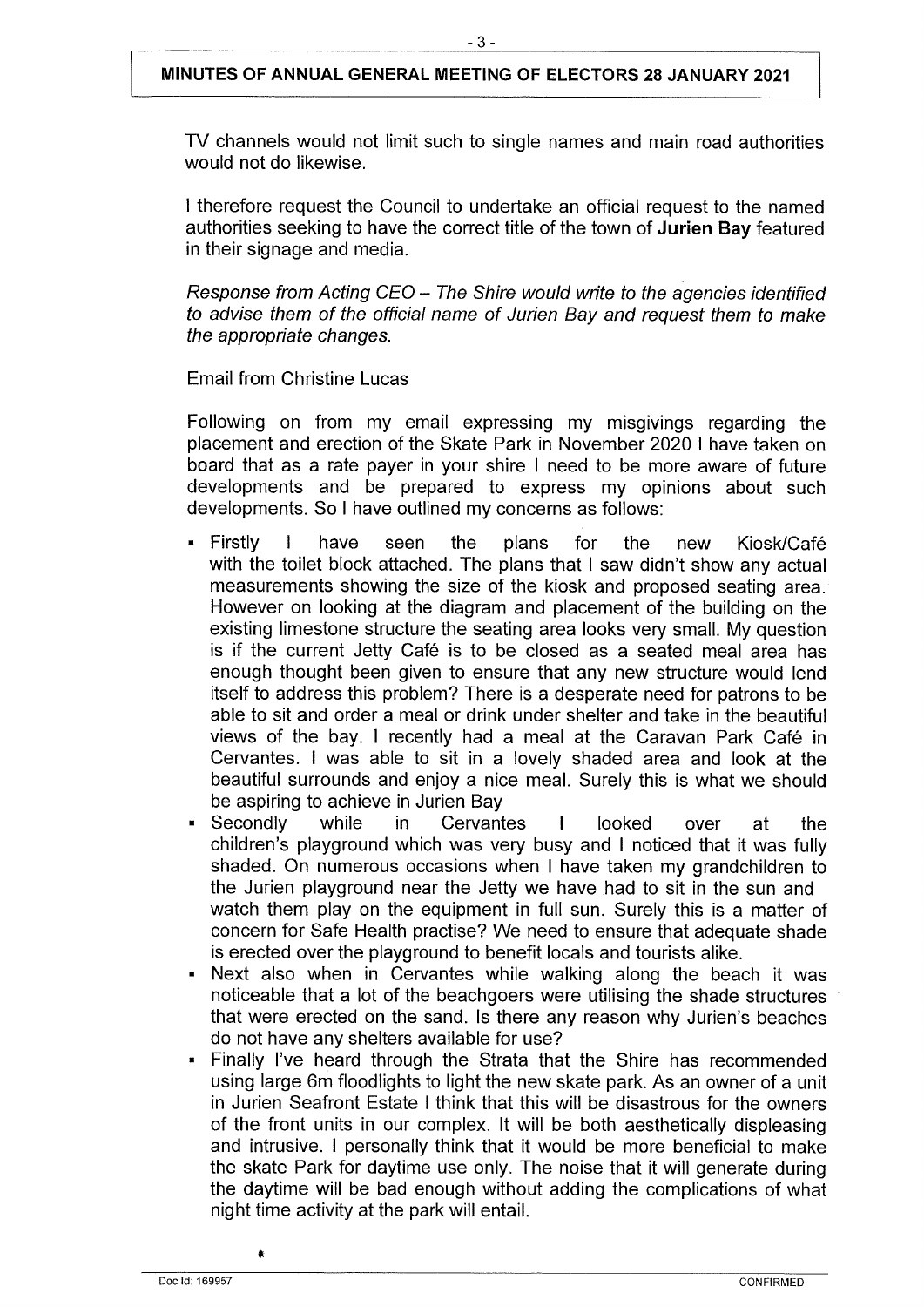<sup>I</sup> hope that the merits of these observations and suggestions can be discussed at your AGM in January with the sole purpose of trying to improve the attractions that Jurien Bay can offer as a tourist town.

#### Email response from the CEO

*Thank you for your feedback on the matters outlined below. To provide some further background specifically on shade structures, the Cervantes installations over the playground and on the beach were funded by the Cervantes Residents and Ratepayers Association. This co-funding arrangement has been a long standing tradition within the Shire of Dandaragan and further examples are evident in Dandaragan and Badgingarra. This arrangementprovides a higher level ofservice to the actual number and scope of play structures which has been Council's priority to date. Our playground replacement strategy is due for renewal next year and Council funded shading ofthese facilities and the associated additional cost to the ratepayer will no doubt be a consideration through thatprocess.*

*The existing Jetty Playground is being removed and a new nature play based playground is being relocated into the Southern Area of Dobbyn Park. This area is planned with numerous shade trees alongside the adjoining picnic area. Users/viewers of the facility will be able to take shade under various trees and gazebos. The community working group have also asked the playground builders to provide options for multi-level play which provides shade within the playground itself. As you may be aware the suitability of shade sails in our climatic conditions directly on the coast are problematic and our general practice as you may notice in Weld Park and a number of parks within Beachridge is to co-locate shade trees and playground structures together.*

*The new Foreshore Pavilion plans provide approximately 110m2 of undercover alfresco seating which will take advantage ofthe ocean views from this site.*

*With regards to your comments associated with the Skate Park lighting, Council will be considering a request from Mr Mike Beckingham (who we are advised is representing Seafront Estate) to remove the lighting component of this project at the January Council meeting.*

Mr W Wimmler asked the following questions:

1. Sandy Cape

He said that he had recently been to Sandy Cape and had found that there are 4WD tyres being left on the beach by beachgoers who are using these to tie small boats / dinghy's to after being launched into the water. Following their leaving the beach these tyres are being left behind to buried in the sand through tidal movements and windblown sand and could cause a potential hazard. Mr Wimmler requested that the Rangers be made aware of this potential hazard and that they locate the various tyres along the beach and have them removed.

*Cr Holmes advised that the Shire would investigate.*

2. Water Licence

Water Licence Application  $-$  Mr Wimmler advised he had been made aware of a water licence being granted for a significant amount of water from an aquifer within Jurien Bay and wondered if the Shire was aware of